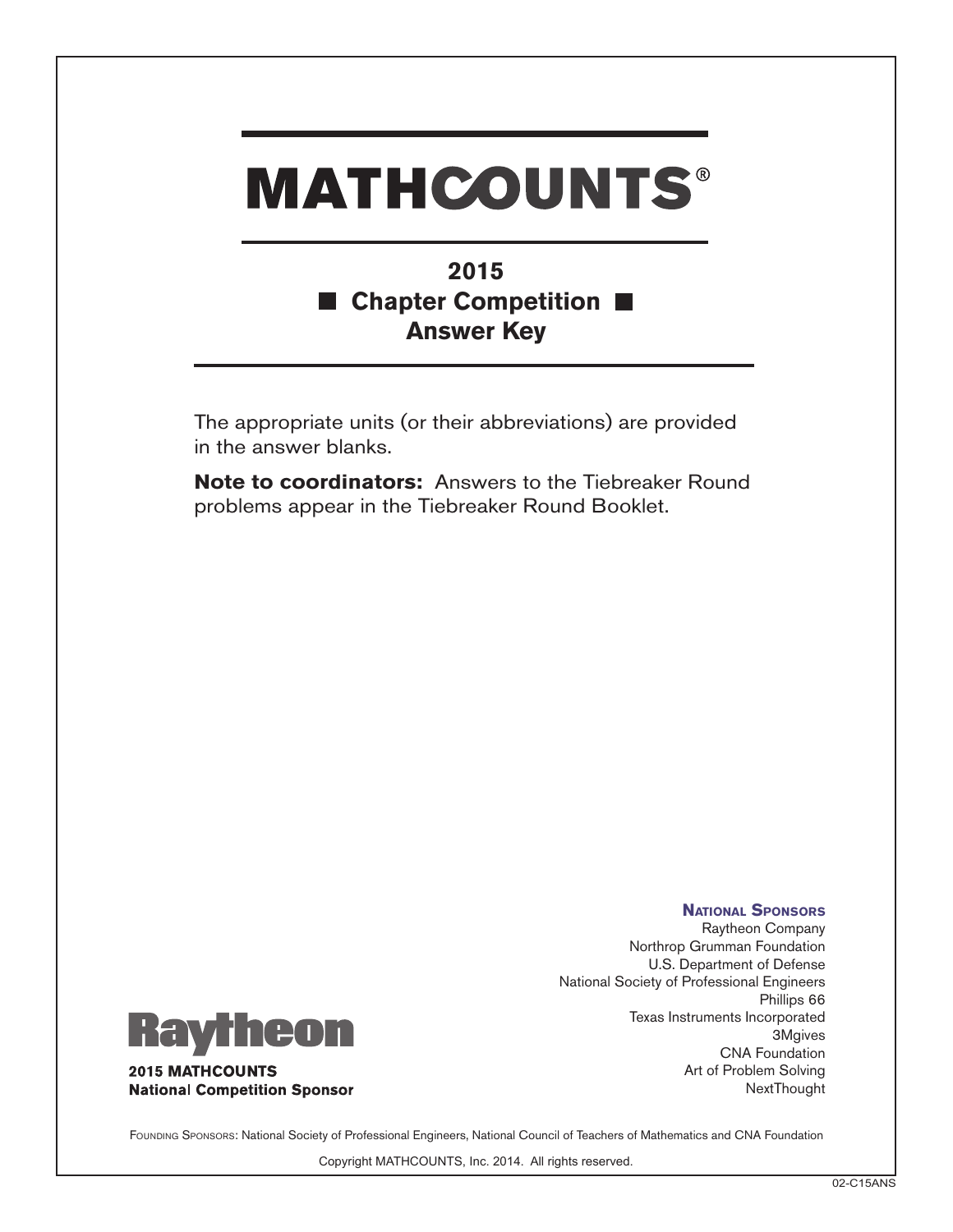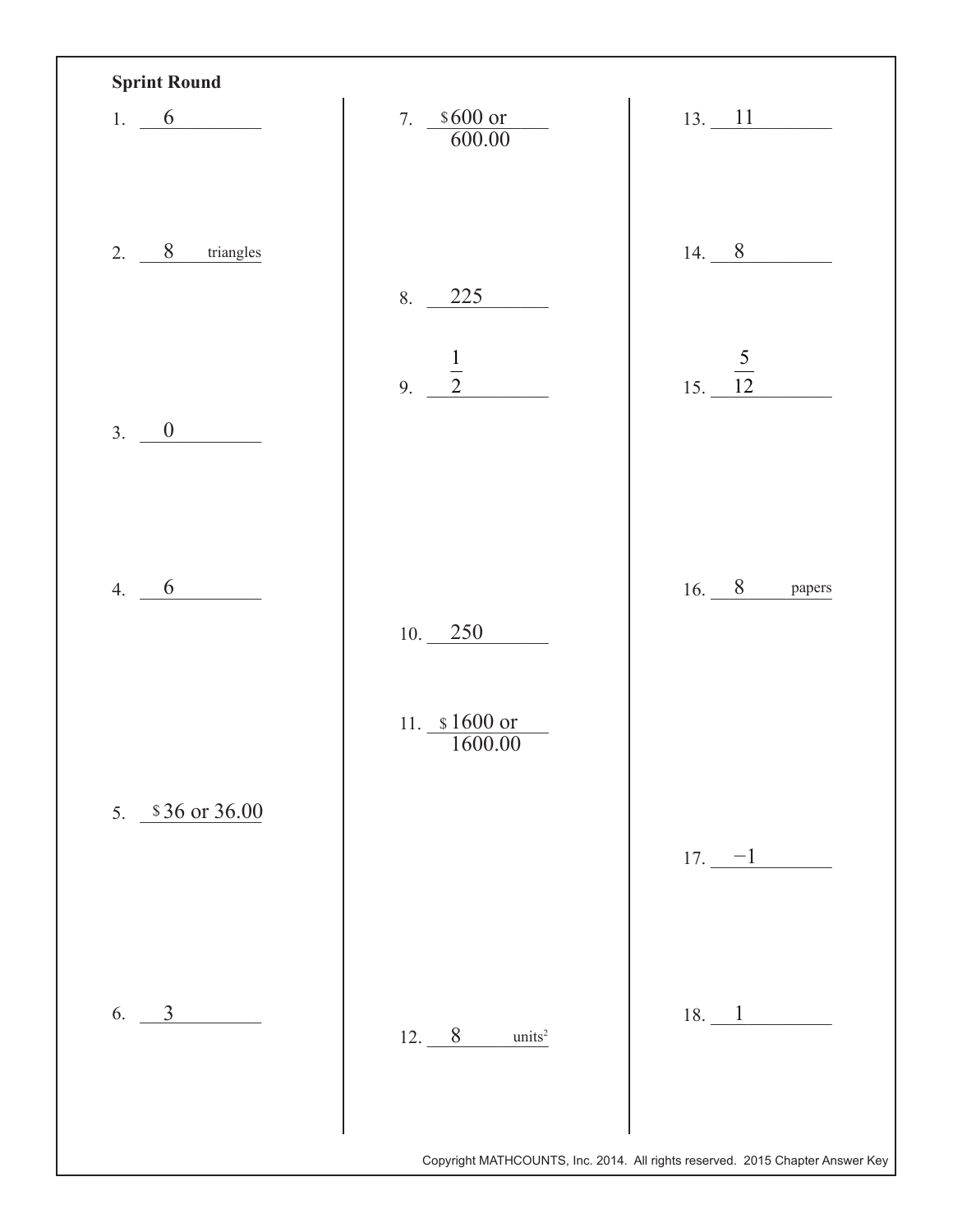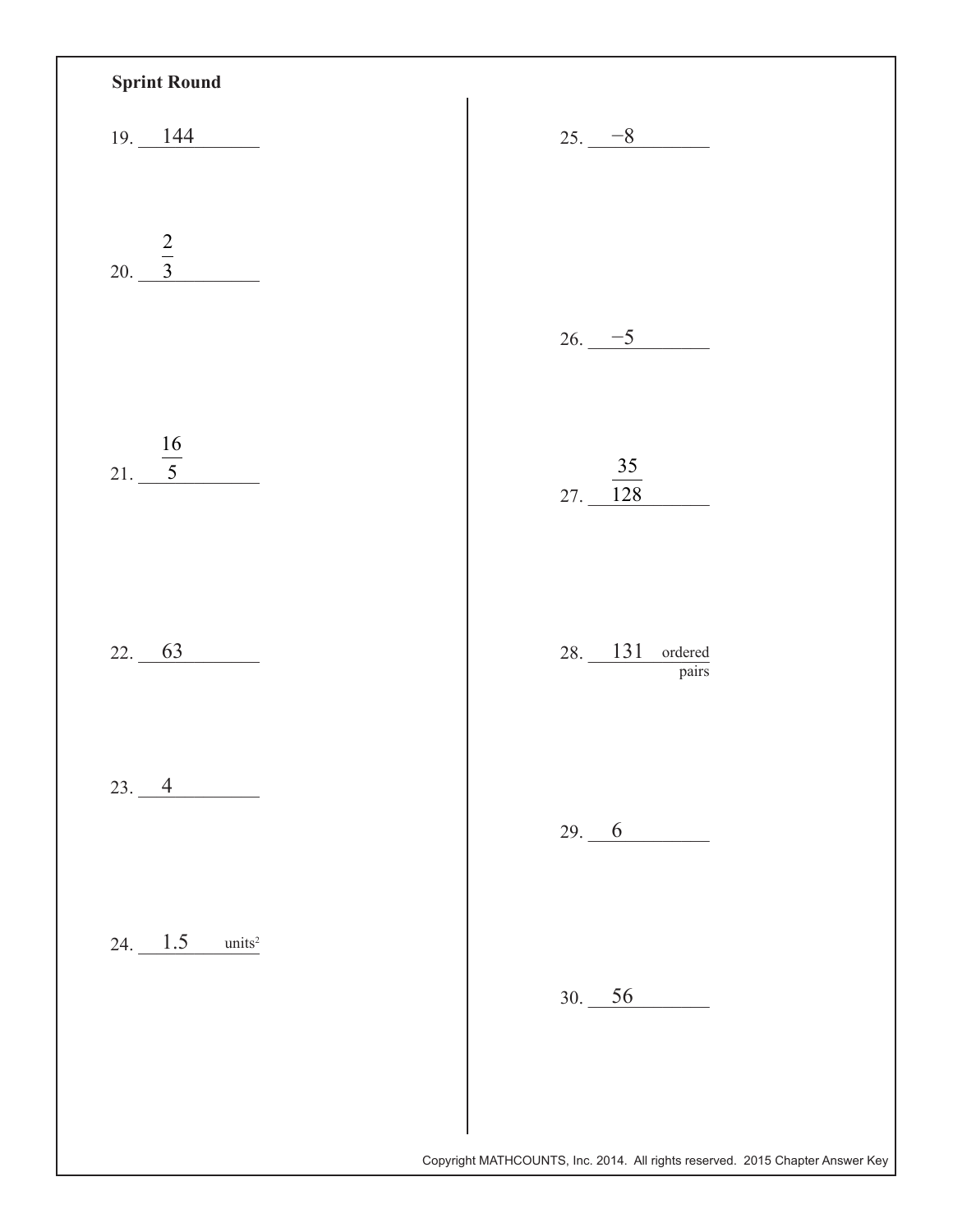| <b>Target Round</b> |                                |                                                                               |                            |
|---------------------|--------------------------------|-------------------------------------------------------------------------------|----------------------------|
| 24 rectangles<br>1. | 29<br>3.                       | 5. $11,100$                                                                   | 60<br>7.<br>m <sup>2</sup> |
|                     |                                |                                                                               |                            |
|                     |                                |                                                                               |                            |
|                     |                                |                                                                               |                            |
|                     |                                |                                                                               |                            |
|                     |                                |                                                                               |                            |
|                     |                                |                                                                               |                            |
|                     |                                |                                                                               |                            |
|                     |                                |                                                                               |                            |
|                     |                                |                                                                               |                            |
|                     |                                |                                                                               |                            |
|                     |                                |                                                                               |                            |
| 342 calories<br>2.  | $\sqrt{2}$<br>4.<br>$\,\rm cm$ | 49<br>6.                                                                      | $\frac{3}{4}$<br>8.        |
|                     |                                |                                                                               |                            |
|                     |                                |                                                                               |                            |
|                     |                                |                                                                               |                            |
|                     |                                |                                                                               |                            |
|                     |                                |                                                                               |                            |
|                     |                                |                                                                               |                            |
|                     |                                |                                                                               |                            |
|                     |                                |                                                                               |                            |
|                     |                                | Copyright MATHCOUNTS, Inc. 2014. All rights reserved. 2015 Chapter Answer Key |                            |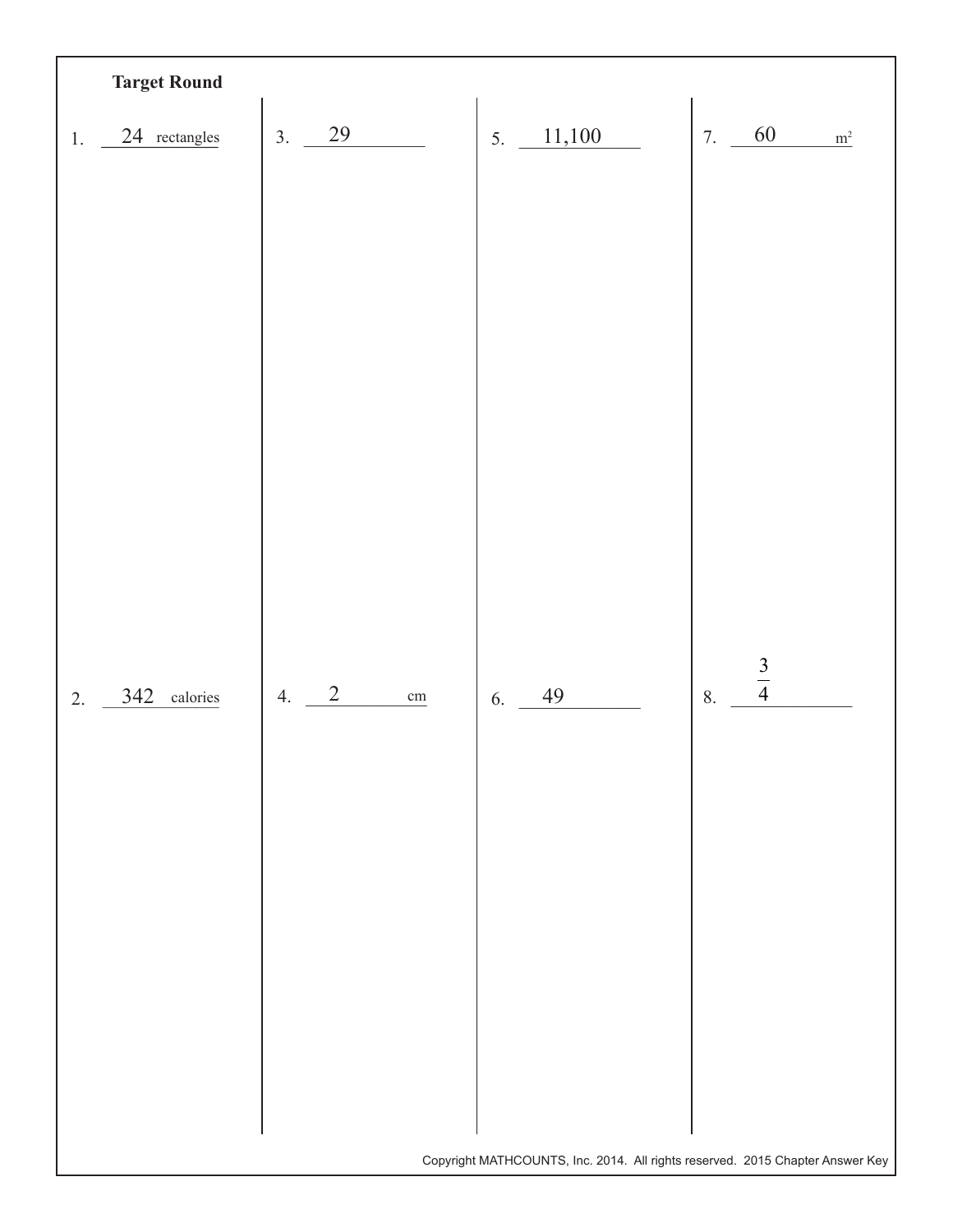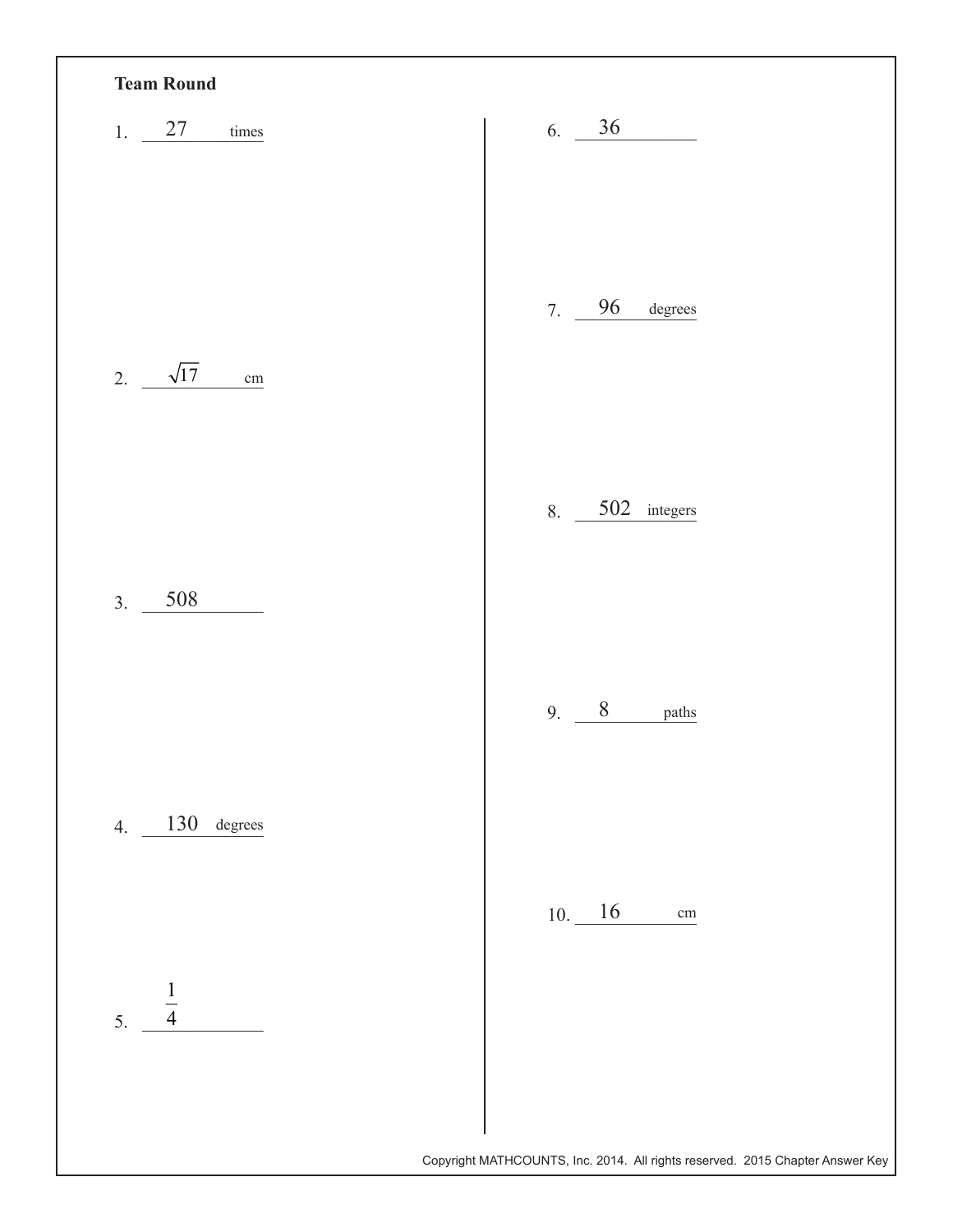## **Countdown Round**

|    | 1. $28$                             |  |
|----|-------------------------------------|--|
|    | $2. \underline{15 \text{ (sides)}}$ |  |
| 3. | $\frac{\text{(\$)}\,2.25}{\text{}}$ |  |
| 4. | $\frac{0}{1}$                       |  |
| 5. | $\overline{11}$                     |  |
| 6. | $\frac{0 \text{ (integers)}}{1}$    |  |
|    | 25<br>7. $42$                       |  |
|    | 8. 57                               |  |
|    | 9. $180$ (pounds)                   |  |
|    | $10. \ \ 7500$                      |  |
|    | 11. $720 \text{ (codes)}$           |  |
|    | 12. 58 (percent)                    |  |
|    | 13. 150 (pounds)                    |  |
|    | 14. $5 (ft/s)$                      |  |
|    | 15.44                               |  |
|    | 16. 15 (points)                     |  |
|    | $17. \underline{9}$                 |  |
|    | 18.2                                |  |
|    | $19. \underline{\hspace{1cm}15}$    |  |
|    | 20.5                                |  |

| $21. \ \underline{\hspace{1em}} 120$             |
|--------------------------------------------------|
|                                                  |
| 22. 6 (people)<br>23. $\frac{5}{2}$              |
| $24.$ $0 \text{ (values)}$                       |
| 25. 2                                            |
| 26.7                                             |
| 27. 47 (marks)                                   |
| 28. $\frac{60}{7}$                               |
| 29. 120                                          |
| 30.50                                            |
| $31. \frac{5}{4}$                                |
| 32. 9                                            |
|                                                  |
| 33. $\frac{2}{\frac{3}{2}}$<br>34. $\frac{5}{7}$ |
| $35. - 8$                                        |
| 36. 0 (integers)                                 |
| $37. \underline{1}$                              |
| 38. 24<br><u> 1990 - Johann Barbara, martxa</u>  |
|                                                  |
| 39. 2550 (dollars)                               |

Copyright MATHCOUNTS, Inc. 2014. All rights reserved. 2015 Chapter Answer Key